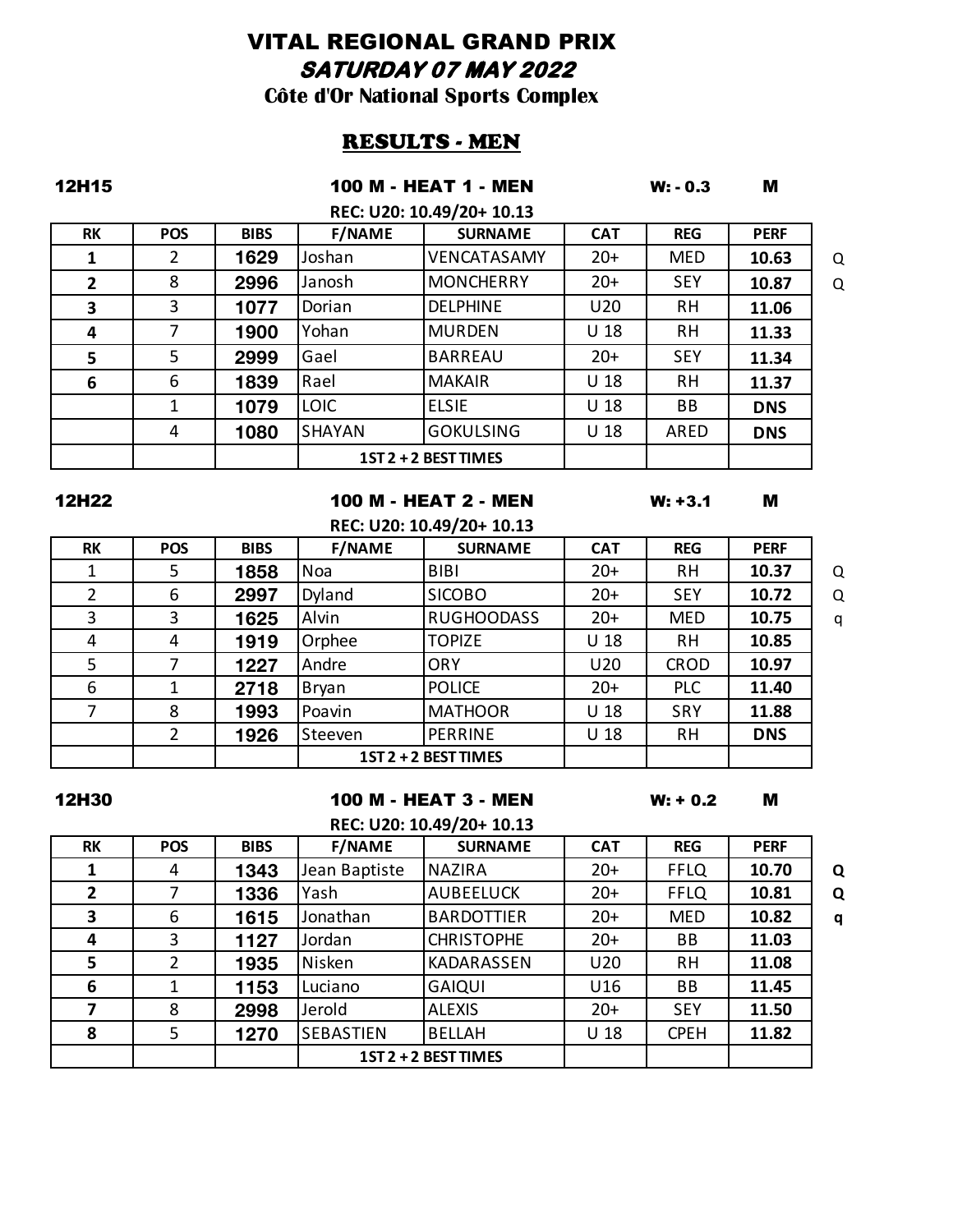## 15H00 W: +2.1 M 100 M - FINAL- MEN

|                                                                                                                      |                |      |               | REC: U20: 10.49/20+ 10.13 |       |             |            |  |  |  |
|----------------------------------------------------------------------------------------------------------------------|----------------|------|---------------|---------------------------|-------|-------------|------------|--|--|--|
| <b>F/NAME</b><br><b>SURNAME</b><br><b>POS</b><br><b>BIBS</b><br><b>CAT</b><br><b>REG</b><br><b>PERF</b><br><b>RK</b> |                |      |               |                           |       |             |            |  |  |  |
|                                                                                                                      | 6              | 1858 | Noa           | <b>BIBI</b>               | $20+$ | <b>RH</b>   | 10.32      |  |  |  |
| $\overline{2}$                                                                                                       | 5              | 1629 | Joshan        | VENCATASAMY               | $20+$ | <b>MED</b>  | 10.51      |  |  |  |
| 3                                                                                                                    | 4              | 2997 | Dyland        | <b>SICOBO</b>             | $20+$ | <b>SEY</b>  | 10.64      |  |  |  |
| 4                                                                                                                    |                | 1336 | Yash          | <b>AUBEELUCK</b>          | $20+$ | <b>FFLQ</b> | 10.64      |  |  |  |
| 5                                                                                                                    | 3              | 1343 | Jean Baptiste | <b>NAZIRA</b>             | $20+$ | <b>FFLQ</b> | 10.65      |  |  |  |
| 6                                                                                                                    | $\overline{2}$ | 1615 | Jonathan      | <b>BARDOTTIER</b>         | $20+$ | <b>MED</b>  | 10.74      |  |  |  |
|                                                                                                                      |                | 1625 | Alvin         | <b>RUGHOODASS</b>         | $20+$ | <b>MED</b>  | 10.77      |  |  |  |
|                                                                                                                      | 8              | 2996 | Janosh        | <b>MONCHERRY</b>          | $20+$ | <b>SEY</b>  | <b>DIS</b> |  |  |  |
|                                                                                                                      |                |      |               |                           |       |             |            |  |  |  |

#### 10H30 M 400 M - HEAT 1 - MEN

|                |              |             |                  | REC: U20: 46.89/20+ 44.69 |                 |            |             |
|----------------|--------------|-------------|------------------|---------------------------|-----------------|------------|-------------|
| <b>RK</b>      | <b>POS</b>   | <b>BIBS</b> | <b>F/NAME</b>    | <b>SURNAME</b>            | <b>CAT</b>      | <b>REG</b> | <b>PERF</b> |
| 1              | 3            | 1002        | Frank            | RABEARISON                | $20+$           | <b>MAD</b> | 50.85       |
| $\overline{2}$ | $\mathbf{2}$ | 1672        | <b>SEBASTIEN</b> | <b>CLARICE</b>            | $20 +$          | <b>MAH</b> | 51.24       |
| 3              | 4            | 1079        | Loic             | <b>ELSIE</b>              | U18             | BB         | 51.71       |
| 4              | 6            | 1734        | Jeremie          | <b>JASMIN</b>             | $20+$           | <b>PDO</b> | 51.94       |
| 5              | 5            | 1639        | Emilio           | GASPARD                   | $20 +$          | <b>MED</b> | 53.16       |
| 6              |              | 1102        | Liam             | <b>SOIRIS</b>             | U18             | BB         | 53.67       |
| 7              | 7            | 1089        | Lonnie           | <b>MANINTE</b>            | U <sub>20</sub> | ARED       | 55.95       |
|                |              |             |                  | 1ST 2 + 2 BEST TIMES      |                 |            |             |

## 10H35 M 400 M - HEAT 2 - MEN

|           |              |             |                 | REC: U20: 46.89/20+ 44.69 |                 |            |             |   |
|-----------|--------------|-------------|-----------------|---------------------------|-----------------|------------|-------------|---|
| <b>RK</b> | <b>POS</b>   | <b>BIBS</b> | <b>F/NAME</b>   | <b>SURNAME</b>            | <b>CAT</b>      | <b>REG</b> | <b>PERF</b> |   |
|           | 5            | 1621        | Hans            | <b>GOODOORALLY</b>        | $20 +$          | <b>MED</b> | 50.88       | Q |
|           | 6            | 2743        | <b>JEREMY</b>   | <b>PIERRUS</b>            | $20+$           | QBP        | 51.74       | Q |
| 3         |              | 1733        | <b>DYLAN</b>    | <b>LEONIDE</b>            | $20 +$          | <b>PDO</b> | 52.25       |   |
| 4         |              | 1352        | <b>KINGSLEY</b> | <b>BEGUE</b>              | U <sub>20</sub> | <b>BRG</b> | 52.69       |   |
|           | $\mathbf{2}$ | 1915        | <b>YOAN</b>     | <b>THEODORE</b>           | U <sub>20</sub> | <b>RH</b>  | <b>DNS</b>  |   |
|           | 3            | 1868        | <b>JEREMIE</b>  | <b>COTTE</b>              | $20 +$          | <b>RH</b>  | <b>DNS</b>  |   |
|           |              |             |                 |                           |                 |            |             |   |
|           |              |             |                 | 1ST 2 + 2 BEST TIMES      |                 |            |             |   |

### 10H40 M 400 M - HEAT 3 - MEN

**REC: U20: 46.89/20+ 44.69**

**RK POS BIBS F/NAME SURNAME CAT REG PERF 1 1900** YOHAN MURDEN U 18 RH **49.58** Q **4 3000** Caleb VADIVELLO SEY **49.74** Q **5 2924** Farel TENGRY 20+ ROD **50.08** Q **6 1752** Yovanni PHILIPPE QBM **50.77** Q **2 | 1732** BRYAN | ANSON | 20 + | PDO | 51.71 **1935** Nisken KADARASSEN U20 RH **DNS 1ST 2 + 2 BEST TIMES**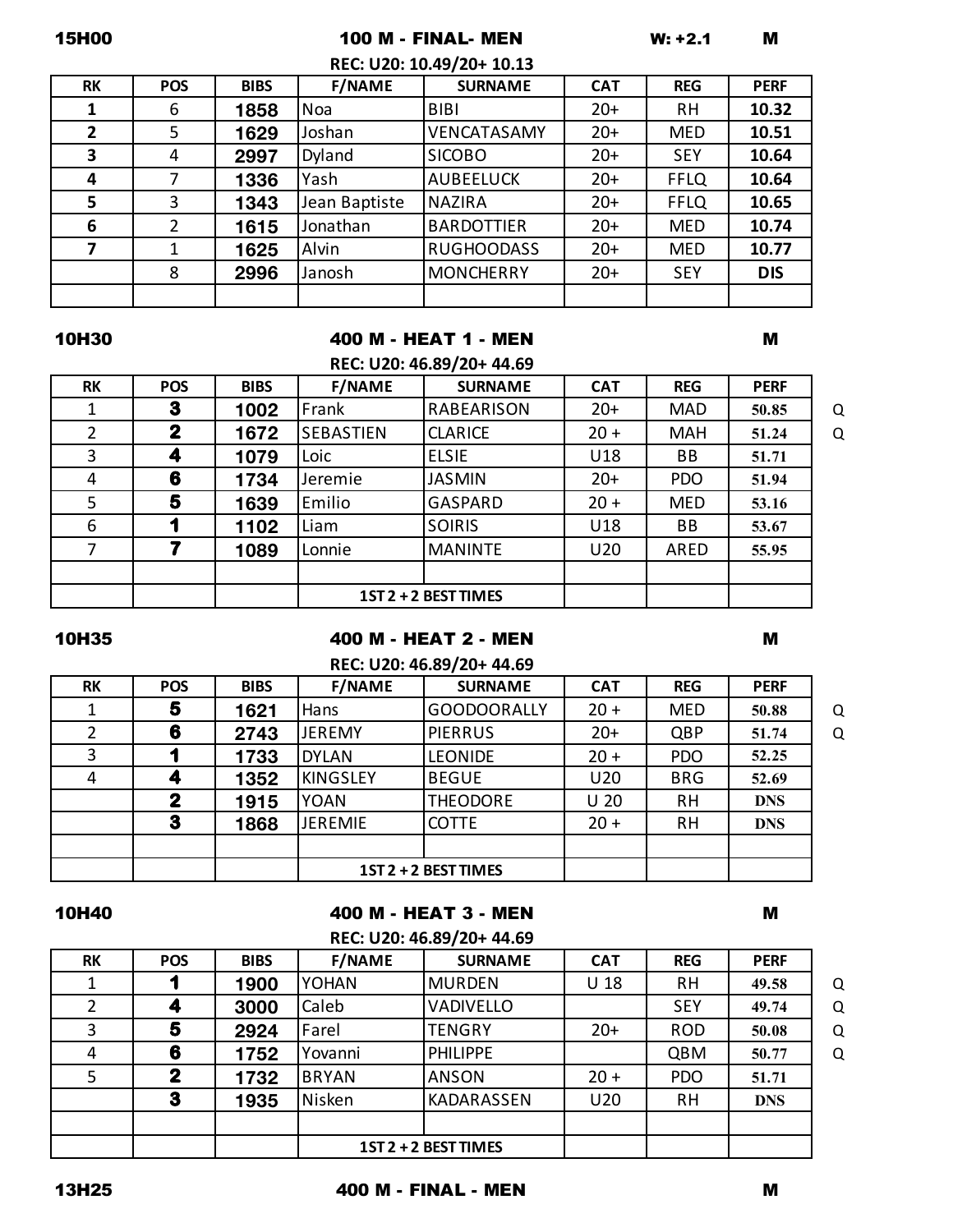## **REC: U20: 46.89/20+ 44.69**

| <b>RK</b>      | <b>POS</b>   | <b>BIBS</b> | <b>F/NAME</b> | <b>SURNAME</b>    | <b>CAT</b> | <b>REG</b> | <b>PERF</b> |
|----------------|--------------|-------------|---------------|-------------------|------------|------------|-------------|
| 1              |              | 1672        | Sebastien     | <b>CLARICE</b>    | $20+$      | <b>MHG</b> | 48.20       |
| $\overline{2}$ |              | 5002        | Celeb         | <b>VADIVELLO</b>  | $20+$      | <b>SEY</b> | 48.80       |
| 3              | 3            | 1002        | Franck        | <b>RABEARISON</b> | $20+$      | <b>MAD</b> | 48.95       |
| 4              | 5            | 1900        | Yohan         | <b>MURDEN</b>     | U18        | <b>RH</b>  | 49.31       |
| 5              | 6            | 1621        | Hans          | <b>GOODORALLY</b> | $20+$      | <b>MED</b> | 49.53       |
| 6              | $\mathbf{2}$ | 1752        | Yovanni       | <b>PHILIPPE</b>   | $20+$      | QBM        | 50.39       |
|                |              | 2924        | Farel         | <b>TENGRY</b>     | $20+$      | <b>ROD</b> | 50.49       |
| 8              | 8            | 2743        | Jeremie       | <b>PIERRUS</b>    | $20+$      | QBP        | 51.51       |
|                |              |             |               |                   |            |            |             |

#### 16H00 05.05.22 M 400 M HURDLES - FINAL - MEN

|           |             |             |               | <b>REC: 49.94</b> |            |            |             |
|-----------|-------------|-------------|---------------|-------------------|------------|------------|-------------|
| <b>RK</b> | <b>POS</b>  | <b>BIBS</b> | <b>F/NAME</b> | <b>SURNAME</b>    | <b>CAT</b> | <b>REG</b> | <b>PERF</b> |
| 1         | 5           | 1002        | Frank Todisoa | RABEARISON        | $20+$      | <b>MAD</b> | 53.1        |
| 2         | 4           | 1935        | Nisken        | <b>KADARASSEN</b> | $20+$      | <b>RH</b>  | 54.8        |
| 3         | 3           | 2366        | Pascal        | <b>DESIRE</b>     | $20+$      | <b>PLR</b> | 55.2        |
| 4         | 6           | 2743        | Jeremie       | <b>PIERRUS</b>    | $20+$      | QBP        | 55.6        |
| 5         |             | 2718        | Bryan         | <b>POLICE</b>     | $20+$      | <b>PLC</b> | 59.0        |
|           | $\mathbf 2$ | 1915        | Yoan          | <b>THEODORE</b>   | U20        | <b>RH</b>  | <b>DNS</b>  |
|           |             |             |               |                   |            |            |             |
|           |             |             |               |                   |            |            |             |

#### 14H05 M 1500 M - FINAL - MEN

|                |              |             |               | REC: U20:3.54.91/20+ 3.46.22 |            |            |             |
|----------------|--------------|-------------|---------------|------------------------------|------------|------------|-------------|
| <b>RK</b>      | <b>POS</b>   | <b>BIBS</b> | <b>F/NAME</b> | <b>SURNAME</b>               | <b>CAT</b> | <b>REG</b> | <b>PERF</b> |
| 1              |              | 2282        | Geraldo       | <b>GRIMAUD</b>               | $20+$      | QBP        | 4.20.67     |
| $\overline{2}$ | $\mathbf{2}$ | 1679        | Shyaveen      | <b>DUSSARAM</b>              | $20+$      | <b>PLR</b> | 4.25.19     |
| 3              | 10           | 1676        | Miguel        | <b>BATOUR</b>                | U20        | <b>PLR</b> | 4.27.64     |
| 4              | 9            | 1962        | Sebastien     | <b>BONNAPEN</b>              | $20+$      | <b>SLC</b> | 4.32.35     |
| 5              | 8            | 1969        | Christopher   | <b>BONNAPEN</b>              | $20 +$     | <b>SLC</b> | 4.35.24     |
| 6              | 3            | 2362        | Dhavind       | <b>CUSTNEA</b>               | $20+$      | <b>PLR</b> | 4.35.66     |
| 7              | 5            | 1791        | Roshan        | <b>TEELUCK</b>               | $20+$      | QBP        | 4.46.95     |
| 8              | 4            | 1768        | Dilven        | <b>RAMSAMY</b>               | U20        | QBP        | 4.53.93     |
| 9              | 6            | 1775        | Chetan        | KISSOONDOYAL                 | $20+$      | QBP        | 5.03.72     |
|                | 1            | 2361        | Nitish        | <b>JHUGURSING</b>            | $20+$      | <b>PLR</b> | <b>DNS</b>  |
|                |              |             |               |                              |            |            |             |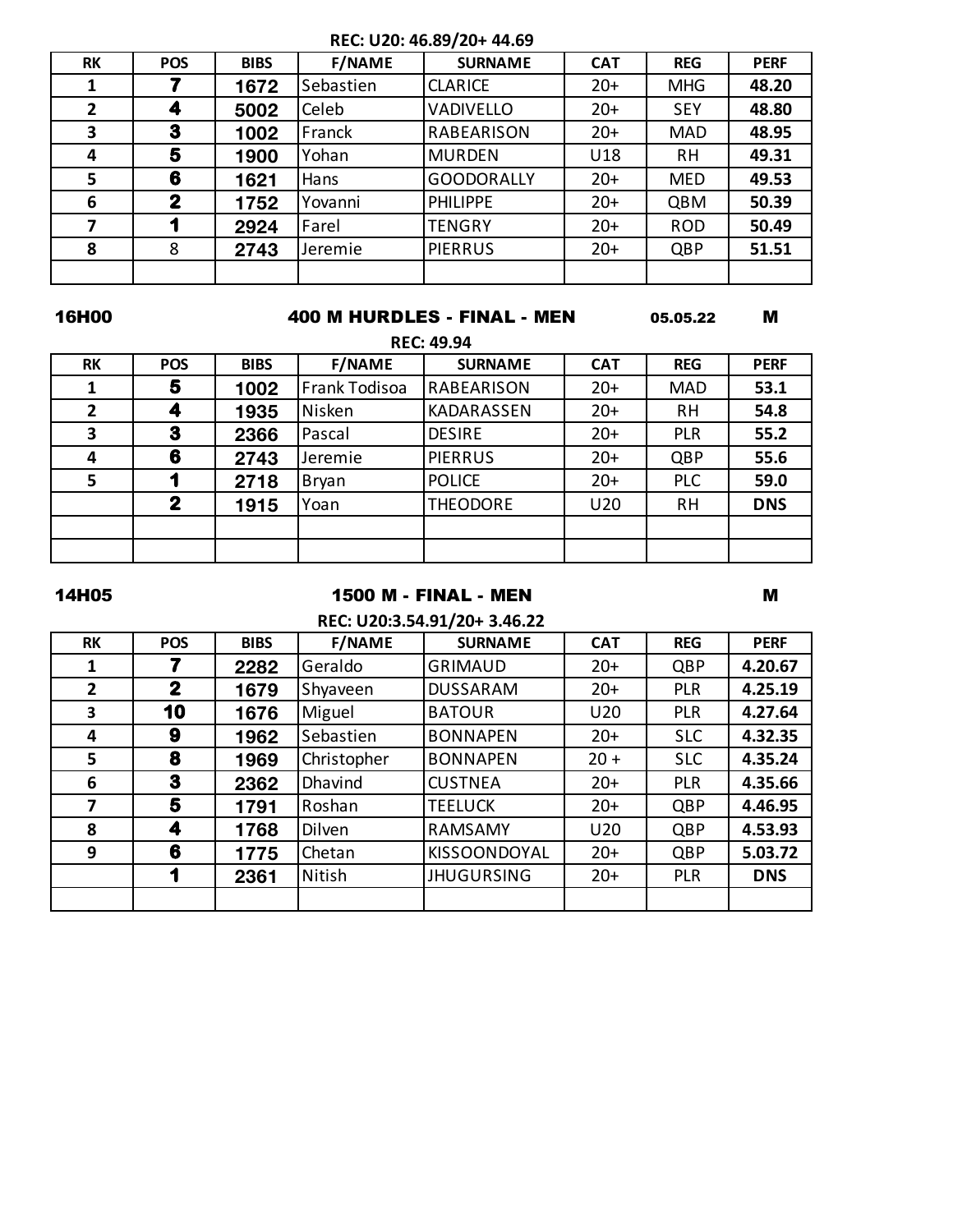### 10H00 M 5000 M - FINAL - MEN

| <b>RK</b>      | <b>POS</b>  | <b>BIBS</b> | <b>F/NAME</b>  | <b>SURNAME</b>     | <b>CAT</b> | <b>REG</b> | <b>PERF</b> |
|----------------|-------------|-------------|----------------|--------------------|------------|------------|-------------|
| 1              | 14          | 1816        | Matthew        | <b>EDOUARD</b>     | $20+$      | <b>ROD</b> | 16.04.97    |
| $\overline{2}$ | 8           | 2362        | Dhavind        | <b>CUSTNEA</b>     | $20+$      | <b>PLR</b> | 16.10.52    |
| 3              | 9           | 1679        | Shyaveen       | <b>DUSSARAM</b>    | $20+$      | <b>PLR</b> | 16.48.34    |
| 4              | 5           | 1945        | Juliano        | <b>HELENE</b>      | $20+$      | <b>SLC</b> | 17.16.82    |
| 5              | $\bf{3}$    | 1755        | <b>Bhovesh</b> | <b>BEECHOUK</b>    | $20+$      | QBP        | 17.18.89    |
| 6              | $\mathbf 2$ | 2059        | Anishrao       | <b>SUDDOO</b>      | $20+$      | QBP        | 17.21.26    |
| 7              | 12          | 2365        | Edwardo        | SALVARA            | $20+$      | <b>PLR</b> | 17.24.77    |
| 8              | 4           | 2668        | Aniket         | <b>BHAGEERUTTY</b> | $20+$      | QBP        | 17.27.25    |
| 9              | 1           | 2032        | Yohan          | <b>MOHES</b>       | $20+$      | CPE W      | <b>DNF</b>  |
|                | 6           | 2155        | Laurent        | L'ENTETE           | $20+$      | <b>MKR</b> | <b>DNS</b>  |
|                | 7           | 1962        | Sebastien      | <b>BONNAPEN</b>    | $20+$      | <b>SLC</b> | <b>DNS</b>  |
|                | 10          | 2361        | Nitish         | <b>JHUGURSING</b>  | $20+$      | <b>PLR</b> | <b>DNS</b>  |
|                | 11          | 2364        | Kevin          | <b>NARAIN</b>      | $20+$      | <b>PLR</b> | <b>DNS</b>  |
|                | 13          | 1680        | Kurtis         | <b>AGATHE</b>      | $20+$      | <b>PLR</b> | <b>DNS</b>  |
|                |             |             |                |                    |            |            |             |

#### 16h30 05.05.22 M 10 000 M - FINAL - MEN

|                |             |             |                | <b>REC: 30.26.42</b> |            |            |             |
|----------------|-------------|-------------|----------------|----------------------|------------|------------|-------------|
| <b>RK</b>      | POS         | <b>BIBS</b> | <b>F/NAME</b>  | <b>SURNAME</b>       | <b>CAT</b> | <b>REG</b> | <b>PERF</b> |
| 1              | 9           | 2362        | Abhishek       | <b>CUSTNEA</b>       | $20+$      | <b>PLR</b> | 34.47.8     |
| $\overline{2}$ | 5           | 2668        | Aniket         | <b>BAGEERUTHY</b>    | <b>MAS</b> | QBP        | 36.33.6     |
| 3              | 1           | 1755        | <b>Bhovesh</b> | <b>BEECHOUK</b>      | $20+$      | <b>QBP</b> | 36.39.1     |
| 4              | 4           | 2032        | Yohan          | <b>MOHESS</b>        | $20+$      | CPE W      | 36.55.5     |
| 5              | 12          | 2365        | Edwardo        | <b>SALVARA</b>       | $20+$      | <b>PLR</b> | 37.35.5     |
| 6              | 13          | 1327        | Sailesh        | <b>RAMSAHA</b>       | <b>MAS</b> | CPE W      | 45.09.8     |
| $\overline{7}$ | 8           | 1761        | Krishnen       | <b>OOTHENDEE</b>     | $20+$      | <b>QBP</b> | <b>DNF</b>  |
| 8              | $\mathbf 2$ | 1945        | Juliano        | <b>HELENE</b>        | U20        | <b>SLC</b> | <b>DNF</b>  |
| 9              | 7           | 1315        | Vikayshay      | <b>KANAYYA</b>       | $20+$      | CPE W      | <b>DNF</b>  |
|                | 14          | 2155        | Laurent        | <b>L'ENTETE</b>      | $20+$      | <b>MKR</b> | <b>DNS</b>  |
|                | 3           | 2689        | Jean Luc       | <b>VILBRIM</b>       | <b>MAS</b> | QBP        | <b>DNS</b>  |
|                | 6           | 2361        | Nitish         | <b>JHUGURSINGH</b>   | $20+$      | <b>PLR</b> | <b>DNS</b>  |
|                | 10          | 2367        | Kevin          | <b>NARAIN</b>        | <b>MAS</b> | <b>PLR</b> | <b>DNS</b>  |
|                | 11          | 1680        | Curtis         | <b>AGATHE</b>        | $20+$      | <b>PLR</b> | <b>DNS</b>  |
|                |             |             |                |                      |            |            |             |

#### 11H35 M HIGH JUMP - FINAL - MEN

|           |             |             |                  | REC: U20: 2M18 /20+ 2M28 |                 |             |             |
|-----------|-------------|-------------|------------------|--------------------------|-----------------|-------------|-------------|
| <b>RK</b> | <b>POS</b>  | <b>BIBS</b> | <b>F/NAME</b>    | <b>SURNAME</b>           | <b>CAT</b>      | <b>REG</b>  | <b>PERF</b> |
|           |             | 1643        | <b>DEZARDIN</b>  | <b>PROSPER</b>           | $20+$           | <b>PROD</b> | 2M05        |
| 2         | 3           | 1614        | Ezekiel          | <b>APPADOO</b>           | $20+$           | <b>MED</b>  | 1M95        |
| 3         | 8           | 1659        | Emmanuel         | <b>PERRINE</b>           | $20+$           | <b>ROD</b>  | 1M90        |
| 4         | 6           | 1933        | <b>ALEXANDRE</b> | <b>FELIX</b>             | U <sub>18</sub> | <b>RH</b>   | 1M85        |
| 5.        |             | 1555        | Jeremie          | PHILIO                   | U <sub>18</sub> | <b>LHC</b>  | 1M65        |
| 6         | 5           | 1930        | <b>LUCIANO</b>   | <b>JODUN</b>             | U <sub>18</sub> | <b>RH</b>   | 1M55        |
|           | $\mathbf 2$ | 1180        | Jeremie          | LETENDRIE                | $20+$           | <b>BRS</b>  | <b>DNS</b>  |
|           | 4           | 1842        | Tariq            | <b>RAMJAN</b>            | U <sub>18</sub> | <b>ROBL</b> | <b>DNS</b>  |